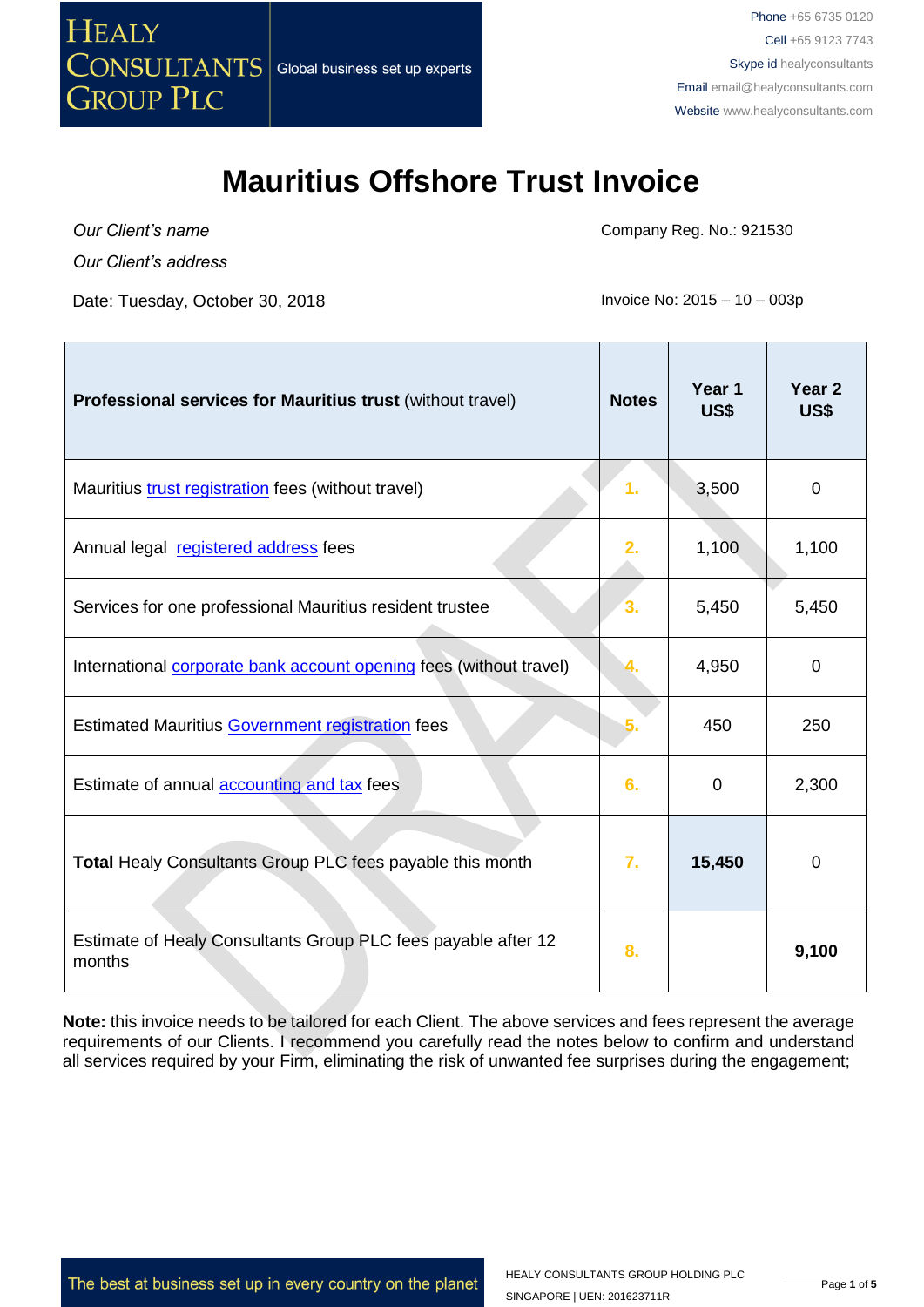#### *Notes to invoice above*

**1.** Healy Consultants Group PLC fees to efficiently and effectively complete Mauritius trust registration within three [weeks](http://www.healyconsultants.com/mauritius-company-registration/fees-timelines/) by *i*) preparing a high quality trust agreement for our Client's business activities; *ii*) requesting our local licensed agent to reserve an offshore trust name with the Mauritius [Financial](http://www.fscmauritius.org/)  [Services Commission;](http://www.fscmauritius.org/) **iii)** settling our local licensed agent's fees; and **iv)** securing a registration number for the trust through our local agent with the Mauritius [FSC;](http://www.fscmauritius.org/)

All [engagement fees](http://www.healyconsultants.com/company-registration-fees/) (click link) are agreed and paid up front and agree to the fees published on our country web pages. Consequently, there are no hidden fees, surprises or ambushes throughout the engagement. All engagement deadlines are agreed up front in the form of a [detailed project plan,](http://www.healyconsultants.com/index-important-links/example-project-plan/) mapping out [deliverables](http://www.healyconsultants.com/deliverables-to-our-clients/) by week throughout the engagement term;



Every week during the engagement, Healy Consultants Group PLC will email our Client a detailed [status update.](http://www.healyconsultants.com/index-important-links/weekly-engagement-status-email/) Our Client is immediately informed of engagement problems faced by Healy Consultants Group PLC and our local agent in Mauritius, together with solutions suggested by Healy Consultants Group PLC. Your dedicated engagement manager is reachable by phone, Skype, live chat and email and will communicate in your preferred language;

- **2.** In accordance with the Mauritius Trusts Act of 2001, a Mauritius trust shall as from the date of its registration have a legal registered office in Mauritius, to which all official government communications and notices may be addressed. To comply with this statutory requirement, our local agent's Mauritius office will be the registered office address for your trust. Thereafter, this address will be used to receive government correspondence including **i)** tax letters; and **ii)** all government communications. Most of our Clients wish to place Healy Consultants Group PLC[' office address](http://www.healyconsultants.com/corporate-outsourcing-services/company-secretary-and-legal-registered-office/) on invoices, contracts, websites and business cards;
- **3.** In accordance with the [Mauritius Trusts Act of 2001,](http://www.fscmauritius.org/media/61659/the-trusts-act-2001-amended-08.01.13cc.pdf) each Mauritius trust must have at least one individual or corporate qualified trustee ordinarily resident in Mauritius. If required, Healy Consultants Group PLC will be pleased to provide your firm with a professional nominee trustee in Mauritius. Our annual fee amounts US\$5,450 per professional qualified Mauritius resident trustee. Up to three other trustees can be appointed and they can be non-Mauritius residents.
- **4.** Healy Consultants Group PLC will be pleased to open an international corporate bank account without our Client needing to travel. It is a time consuming task, and Healy Consultants Group PLC will shelter our Client from the associated administrative challenges. As you can appreciate, it is a difficult task to obtain bank account approval through a newly formed company when shareholders, directors and bank signatories reside overseas. Healy Consultants Group PLC will prepare a business plan for the bank to optimize the probability of corporate bank account approval. Depending on our Client's business and nationality, there is a 35% probability the banks will request a bank signatory to travel for a one-hour bank interview. Healy Consultants Group PLC through our local agent will try its best to negotiate with the bank for a travel exemption. If our Client must travel to Mauritius for corporate bank account opening, Healy Consultants Group PLC will refund our Client US\$950;

Healy Consultants Group PLC will be pleased to ope[n an additional international corporate bank account](http://www.healyconsultants.com/international-banking/) (click link) outside of Mauritius. Examples include New York, Germany, Liechtenstein, Austria, Bulgaria, South Africa, Australia, London, South America or Dubai. All banks will be top tier banks in these countries with excellent internet banking services. Example of our global banking partners include HSBC, Standard Chartered Bank, Citibank, Barclays, Standard bank, ANZ bank, VTB bank, UBS, Credit Suisse;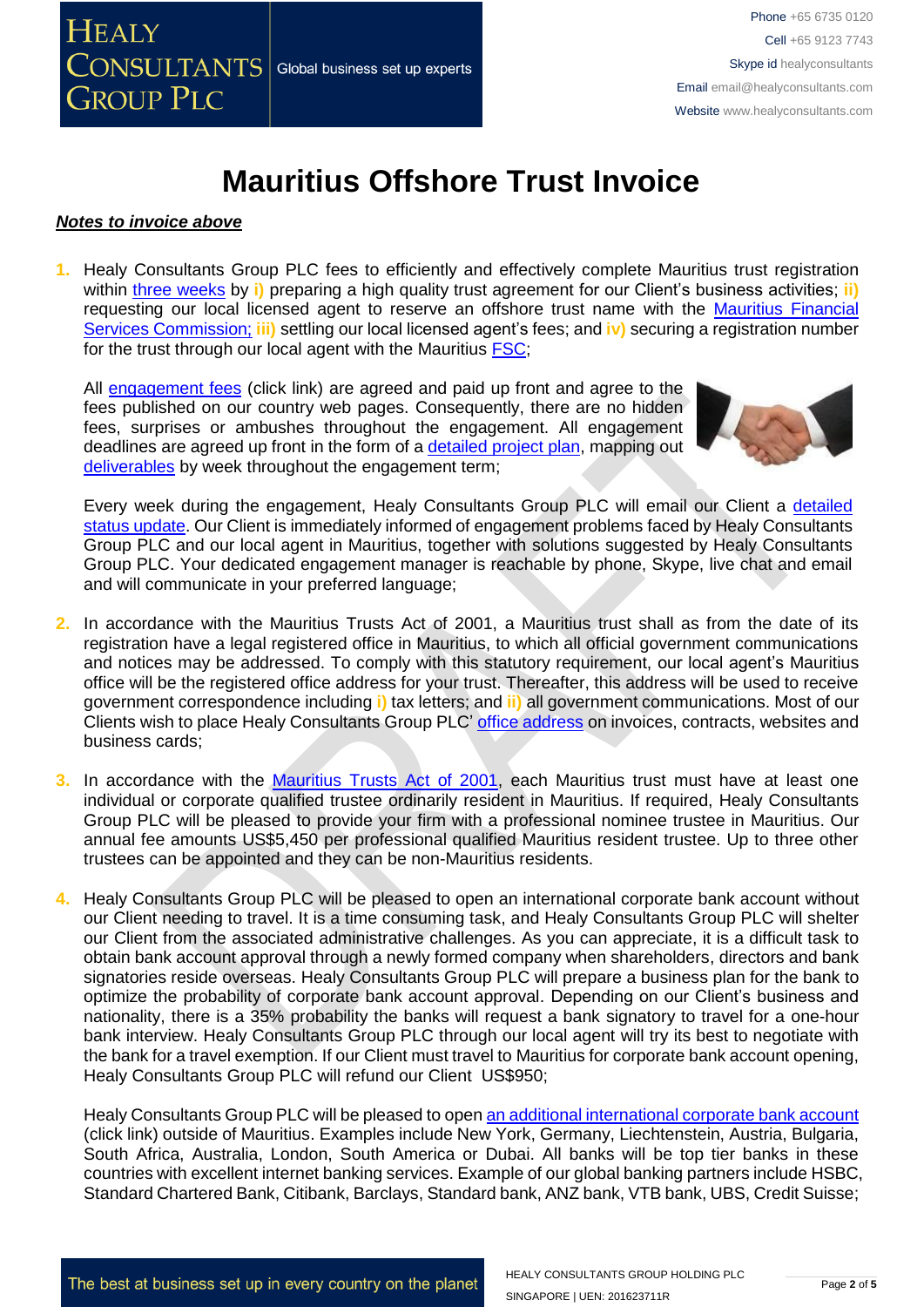The banks enjoy ultimate power of approval of corporate bank account applications. Consequently, guaranteed success is outside of Healy Consultants Group PLC' control. What is inside our control is the preparation and submission of a high-quality bank application that maximizes the likelihood of approval. To date, we enjoy a 100% approval record because of [our global banking relationships](http://www.healyconsultants.com/international-banking/corporate-accounts/) and determination.







As global banks continue to tighten corporate bank account opening procedures, their internal compliance departments require more thorough due diligence of Clients. Consequently, our Clients should expect the bank account approval period to take up to 4 weeks. Furthermore, global banks now require evidence of proof of business in the country where the corporate bank account will be, including sales contracts or lease agreement;

- **5.** This fee is an estimate of government costs payable during your Firm's engagement. For transparency purposes, all government fee payments will be supported by original receipts and invoices. Examples of government costs include **i)** registration fees at the [Mauritius Registrar of Companies](http://mns.mu/cbris-companies.php) **ii)** issuance of a certificate of incorporation **iii)** issuance of the company seal and **iv)** registration with [Social Security.](file:///D:/AppData/Local/Microsoft/Windows/INetCache/Content.Outlook/XRFLDTO1/socialsecurity.gov.mu/) Following engagement completion, Healy Consultants Group PLC will refund our Client any excess of funds received over actual Government costs paid;
- **6.** For an active trading company, these [accounting and tax](http://www.healyconsultants.com/mauritius-company-registration/accounting-legal/) fees are an estimate of Healy Consultants Group PLC fees to efficiently and effectively discharge your annual company accounting and tax obligations. Following receipt of a set of draft accounting numbers from your company, Healy Consultants Group PLC will more accurately advise accounting and tax fees. For a dormant company, Healy Consultants Group PLC fees are only US\$950;
- **7.** All fees quoted in this invoice correspond to fees quoted [on Healy Consultants Group PLC' website.](http://www.healyconsultants.com/company-registration-fees/) Please review this invoice carefully to identify errors. During the rush of the business day, it is possible that Healy Consultants Group PLC inadvertently made fee calculation errors, typing errors or omitted services or omitted historic fee payments from Clients. In the unfortunate event you identify invoice errors, please revert to me directly re the same. I apologize in advance if I or my staff made invoice errors;
- **8.** Assuming our Clients re-engage Healy Consultants Group PLC in year 2, this fee is an estimate of the fees payable next year, 12 months after the date of company registration;
- **9.** The fees quoted in this invoice are a prediction of the fees required to efficiently and effectively complete this engagement in a timely manner. If during the engagement Healy Consultants Group PLC realizes that the project is more complex than anticipated, requiring a large additional investment of time, my Firm will revert to request additional fees. If Healy Consultants Group PLC completes the engagement faster and more easily than expected, Healy Consultants Group PLC is happy to refund some fees to our Client;
- **10.** Engage Healy Consultants Group PLC to [project manage](http://www.healyconsultants.com/project-manage-engagements/) business set up in all country on the planet. We are the best in the [world](http://www.healyconsultants.com/best-in-the-world/) at what we do, timely completing [the A to Z](http://www.healyconsultants.com/a-to-z-of-business-set-up/) of every country engagement;
- **11.** In accordance with the [Mauritius Trusts Act of 2001,](http://www.fscmauritius.org/media/61659/the-trusts-act-2001-amended-08.01.13cc.pdf) foreign settlors cannot use a Mauritius trust to transfer **i)** Mauritius assets; and **ii)** corporate bank accounts denominated in Mauritius Rupees;

The best at business set up in every country on the planet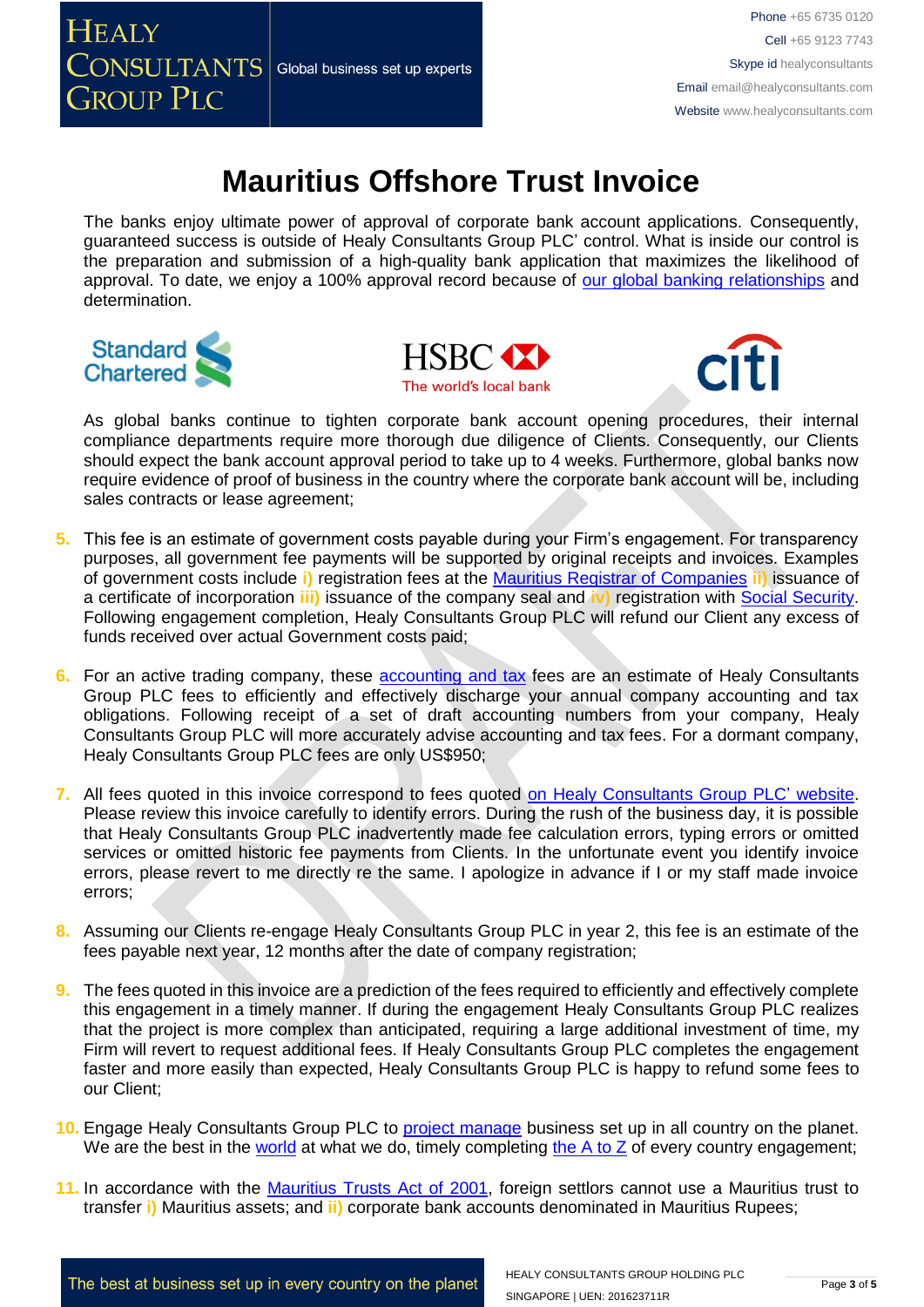**HEALY**  $\overline{\text{CONSULTANTS}}\vert$  Global business set up experts **GROUP PLC** 

## **Mauritius Offshore Trust Invoice**

**12.** If our Client and Healy Consultants Group PLC properly plan this engagement, our Clients will *not* have to travel during this engagement. Healy Consultants Group PLC and our local agent will efficiently complete trust registration and corporate bank account opening in a timely manner without our Client's presence. Instead, our Client will need to **i)** sign and get documents legalized in the embassy in their country of origin and **ii)** courier the originals to Healy Consultants Group PLC office;



- **13.** Depending on our Client's business and nationality, the Mauritius Government may require a regulatory license to carry on your business in the country. Our local agent will assist our Client secure license approval; there may be additional engagement fees. However, the Government enjoys ultimate power of approval of company registrations and business licenses;
- **14.** Healy Consultants Group PLC through our local agent will be pleased to assist your companies held through a trust arrangement to secure employee visa approvals. The fee is US\$3,950 for the first employee, US\$2,950 for the second employee, US\$1,950 per employee thereafter. Our employee visa fees includes preparation of a quality visa application and submitting to the immigration officers. The Government enjoys ultimate power of approval of visa applications. Consequently, guaranteed success is outside of Healy Consultants Group PLC' control. What is inside our control is the preparation and submission of a high quality immigration visa application that maximizes the likelihood of visa approval;
- **15.** Monthly and quarterly Government tax obligations include **i)** monthly payroll reporting contributions to [Mauritius Social Security](file:///D:/AppData/Local/Microsoft/Windows/INetCache/Content.Outlook/XRFLDTO1/socialsecurity.gov.mu/) **ii)** quarterly corporation tax provisional payments. If you need our help, Healy Consultants Group PLC can complete monthly Government reporting for a monthly fee of US\$1,600. Healy Consultants Group PLC support will include **i)** receive monthly invoices from our client **ii)** label monthly bank statement transactions and **iii)** monitor monthly profit levels to minimize annual tax and **iv)** submission of monthly employee payroll reporting;
- **16.** It is important our Clients are aware of their personal and corporate tax obligations in their country of residence and domicile. Let us know if you need Healy Consultants Group PLC help to clarify your local and international annual tax reporting obligations;
- **17.** During the engagement, shareholders and directors' documents may need to be translated into the local language; before the Government and Bank approves company registration and corporate bank account opening respectively. Consequently, our Client should budget for possible additional translation and embassy attestation fees. Either our Client or Healy Consultants Group PLC can complete this administrative task;

As always, Healy Consultants Group PLC will negotiate with all third parties to eliminate or reduce additional engagement costs. For transparency purposes, all third-party fee payments will be supported by original receipts and invoices. Examples of possible third-party payments include **i)** embassy fees **ii)** notary public costs **iii)** official translator fees;

- 18. Some of our Clients request temporary shared [office space](http://www.healyconsultants.com/virtual-office/) for 6 months until their business premises is found. If your Firm requires this service, our one-time fee is US\$950. Monthly rental thereafter is paid to the landlord, independently of Healy Consultants Group PLC;
- **19.** As stipulated on our [business website](http://www.healyconsultants.com/) and in section 3 of our engagement letter, Healy Consultants Group PLC will only commence the engagement following **i)** settlement of our fees and **ii)** completion and signing of our legal engagement letter;

The best at business set up in every country on the planet